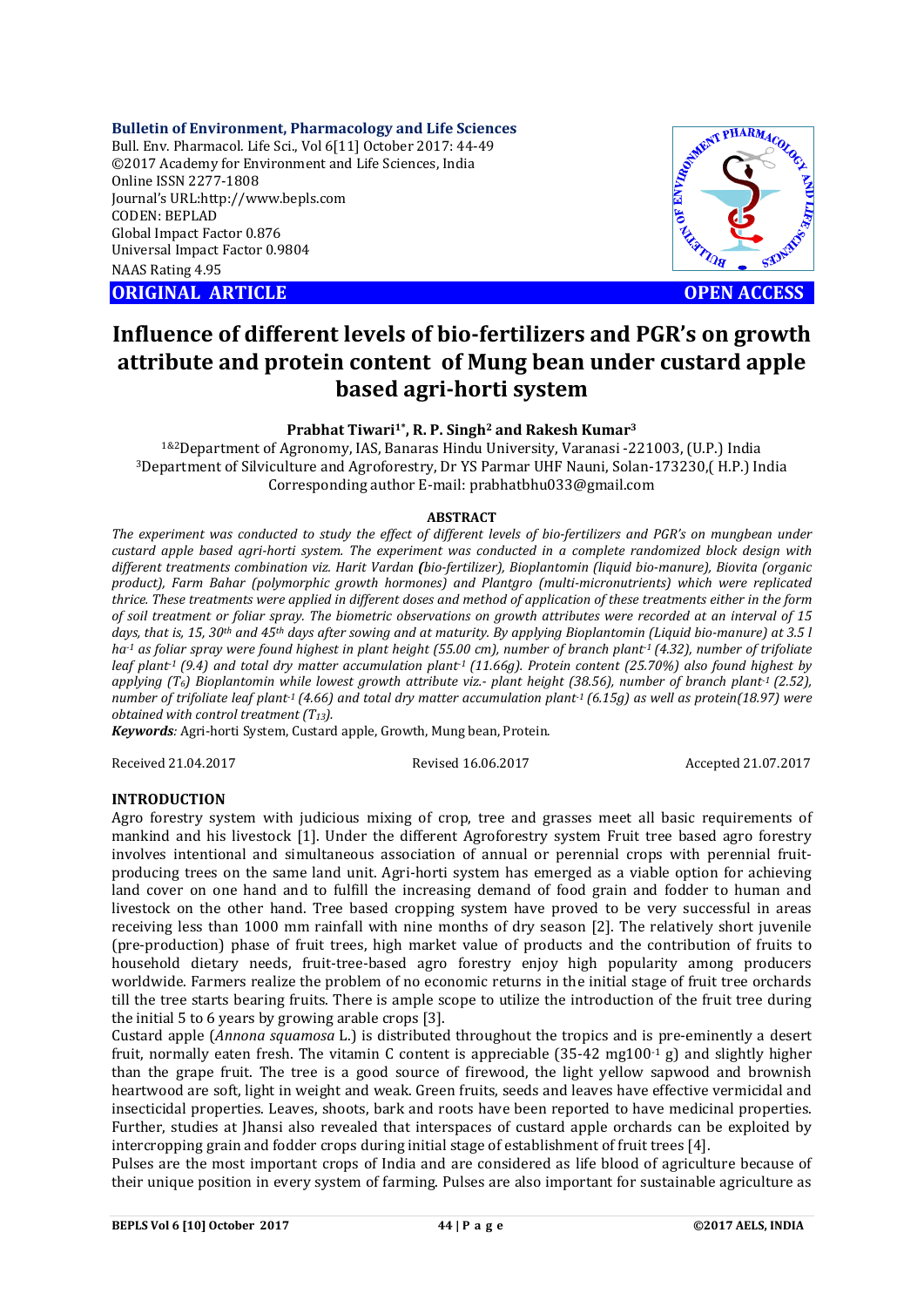#### **Tiwari** *et al*

they improve physical, chemical and biological properties of soil and function as mini-nitrogen factory. Indian pulse production has been stuck in between 14 and 15 mt since mid-nineties, resulting in poor consumption (33 g/capita/day) during 2010 [5]. Mungbean (*Vigna radiata* L. Wilczek) is a pulse or food legume crop used primarily as dried seed and occasionally as forage of green pods and seeds for vegetables. It is becoming an important crop, as it is the best alternative to meet the food needs of the large population of developing countries due to its nutritional superiority and nitrogen fixing characters (6). Mungbean can play the major role in national economy of India due to their wider adaptability, easy digestibility, better palatability and higher market price [7-10]. Potential yield of mungbean can be achieved through optimum use of inputs and agronomic practices. It is drought tolerant that can withstand adverse environmental conditions and hence successfully be grown in rain fed areas [11]. It is widely grown in Indian subcontinent as a short duration catch crop between two principal crops [12]. Mungbean, compared with other crops has a better chance of surviving under adverse condition such as poor soil fertility and moisture stress.

Bio-fertilizers and Plant growth regulators (PGR's) are known to improve physiological efficiency including photosynthetic ability of plants and offer a significant role in realizing higher crop yields. Fertilizer is one of the most important factors that affect crop production. Fertilizer recommendation for soils and crops is a dynamic process [13, 14 & 15] and the management of fertilizers is one of the important factors that greatly affect the growth, development and yield of mungbean [16]. Organic nutrients also provide balanced nutrition in addition to enhancing water holding capacity and improving physical, chemical and biological properties (micro-organisms) of soils which assist in better uptake of nutrients. Multi-micronutrients are important supplement for the plant food. It is feasible in open field agriculture and also contain iron and zinc that are often immobilized in the conducting system, enter into the plant system through leaves. Besides, PGR'S also enhance protein and nutrient content (nitrogen, phosphorous and potassium). Hence, there is a need to study the effect of different levels of bio-fertilizers and PGR's on growth attribute and protein content of mung bean under custard apple based agri-horti system to boost up the productivity and protein contents.

# **MATERIALS AND METHODS**

The experiment was carried out in the year 2011-2012, at the Agronomy farm of Rajiv Gandhi South Campus, Brakachha (BHU) Mirzapur which is situated in Vindhyan region of district Mirzapur (25º 10' latitude, 82º 37' longitude and altitude of 427 meters above mean sea level) occupying over an area of more than 1000 ha where variety of crops like agricultural, horticultural, medicinal and aromatic plants are grown. Vindhyan soil comes under rainfed and invariably poor fertility status. This region comes under agro-climatic zone IIIA (semi-arid eastern plain zone). Maximum temperature in summer is as high as 44.65° C and minimum temperature in winter falls below 8.12 °C. The average annual rainfall of locality is 1100 mm, of which nearly 90 per cent is contributed by South West monsoon between July to September. The total rainfall during the crop season 2012-13 was 1207.4 mm; maximum and minimum temperature are 38.7ºC and 16ºC, and relative humidity are 90 and 33 per cent respectively. The experiment was conducted in Randomized Block Design with 13 (thirteen) treatments which were replicated thrice. Recommended intercultural operations were practiced. The biometric observations on growth attributes were recorded at an interval of 15 days, that is, 15,30th and 45th days after sowing and at maturity. Growth attributes that is, plant height, number of trifoliate leaf plant-1, number of branches plant-1, total dry matter accumulation plant-1 were measured. For protein content, seed sample from each plot was taken randomly and subjected to chemical analysis by Kjeldahl's method [17]. Available nitrogen percentage was determined through standard wet digestion method. Nitrogen percentage was converted to protein content by multiplying with constant factor (6.25) [18].

#### **Soil analysis**

The soil of the experimental field was sandy loam in texture with low drainage. It was acidic in reaction, poor in nitrogen as well as phosphorus and potash.

#### **RESULTS AND DISCUSSION**

# **Influence of different levels of bio-fertilizers and PGR's on growth attribute and protein content of mung bean under custard apple based agri-horti system**

# **Plant height (cm)**

Basically, plant height is a genetically controlled character, but several studies indicated that the plant height can either be increased or decreased by the application of synthetic plant growth regulators and biofertilizers. However, in the present investigation significant differences were observed in plant height of mung bean due to application of different treatment combinations (Table 2). Plant height (55.00 cm) was highest when  $(T_6)$  Bioplantomin (Liquid bio-manure) was applied at 3.5 l ha<sup>-1</sup> as foliar spray which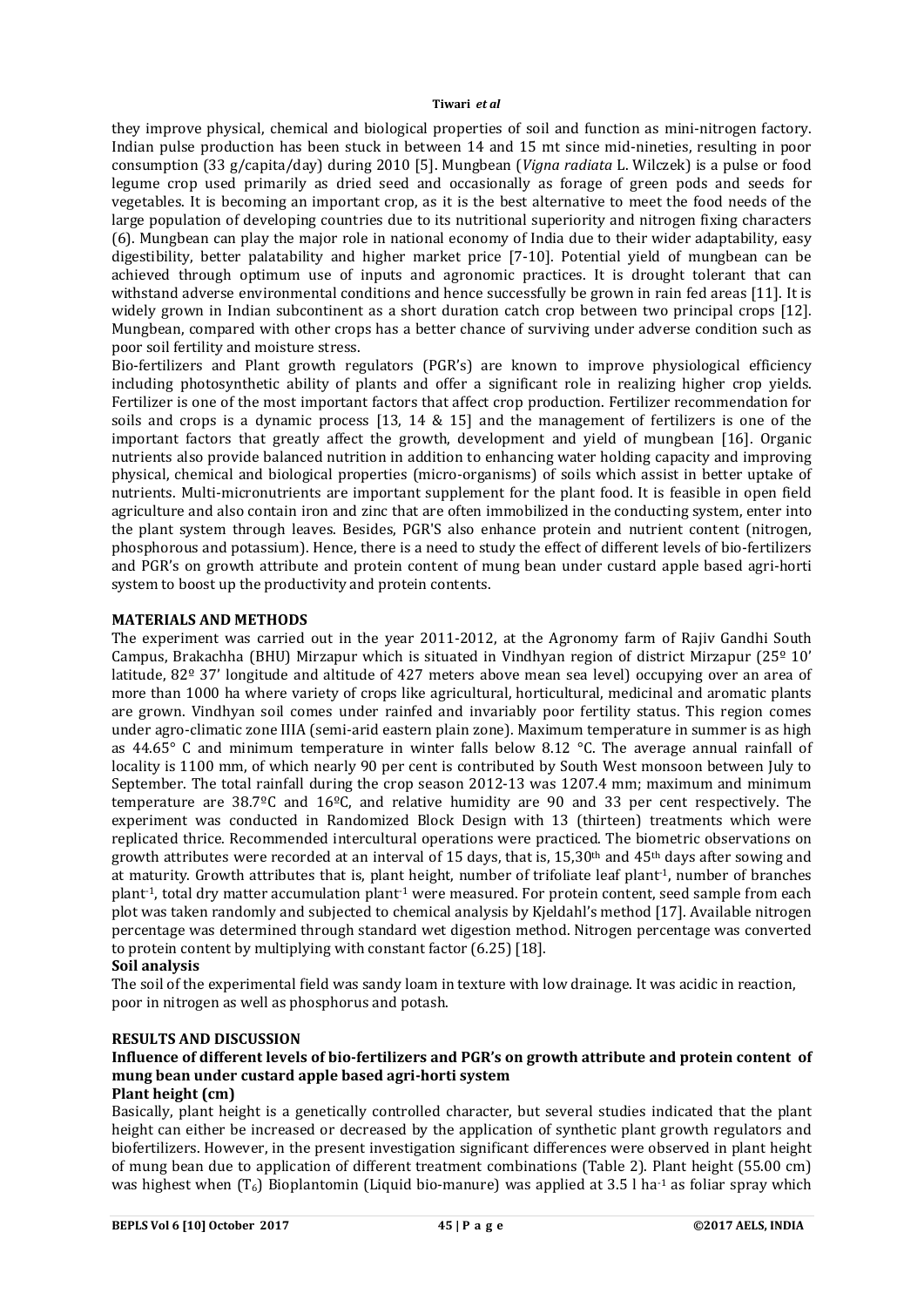was at par with Plantgro 4.0 gm  $l^1$  (T<sub>12</sub>), Bioplantomin 2.5 l ha<sup>-1</sup> (T<sub>5</sub>) and Farm Bahar 2ml  $l^1$  (T<sub>11</sub>). Lowest plant height (38.56 cm) was obtained in control treatments  $(T_{13})$ . The increased growth parameters may be attributed to increased cell division due to sufficient supply of nitrogen and phosphorus by PGR's and biofertilizers. These results are also in conformity with Shukla *et al*. [19], where the application of Triacontanol in soybean was more effective and increased the plant height and such increase was due to increased photosynthetic activity. Similar beneficial effect of growth promoters on plant height has also been reported in soybean by Dashora and Jain (20) and in lentil by Neelam *et al*. [21].

## **Total dry matter accumulation plant-1**

 $(T<sub>6</sub>)$  Bioplantomin (Liquid bio-manure) was applied at 3.5 l ha<sup>-1</sup> as foliar spray observed highest dry matter (11.66g) accumulation which was at par with Plantgro 4g l<sup>-1</sup> (T<sub>12</sub>), Bioplantomin 2.5 l ha<sup>-1</sup> (T<sub>5</sub>) and Farm Bahar 2ml  $l$ <sup>-1</sup> (T<sub>11</sub>) due to the beneficial effect of these treatments on leaf development. Control treatment  $(T_{13})$  recorded (6.15g) significantly lowest total dry matter accumulation (Table 2). This could be due to the translocation of stored photo-assimilates towards the development of reproductive organs and senescence. Shah and Prathapsenan [22] reported that application of Cycocel lead to incresase leaf dry weight by 52.7 per cent over control in green gram. Similar result were also been observed by Wasnik and Bagga [23] in chickpea through application of Mepiquat Chloride and Balchandar *et al.* [24] in black gram through the foliar application of molybdenum and boron.

| <b>Table 1: Treatment details</b> |                                          |                          |                               |  |  |  |  |  |
|-----------------------------------|------------------------------------------|--------------------------|-------------------------------|--|--|--|--|--|
| Code                              | <b>Treatments</b>                        | Quantity                 | <b>Application</b>            |  |  |  |  |  |
| T <sub>1</sub>                    | Harit Vardan (Bio-fertilizer)            | $3.5$ kg ha $-1$         | Soil treatment                |  |  |  |  |  |
| T <sub>2</sub>                    | Harit Vardan (Bio-fertilizer)            | 5.5 $kg$ ha $-1$         | Soil treatment                |  |  |  |  |  |
| T <sub>3</sub>                    | Harit Vardan (Bio-fertilizer)            | 7.5 $kg$ ha $^{-1}$      | Soil treatment                |  |  |  |  |  |
| T <sub>4</sub>                    | Bioplantomin (Liquid bio-manure)         | $1.5$ l ha $-1$          | Foliar spray                  |  |  |  |  |  |
| T <sub>5</sub>                    | Bioplantomin (Liquid bio-manure)         | $2.5$ l ha $^{-1}$       | Foliar spray                  |  |  |  |  |  |
| T <sub>6</sub>                    | Bioplantomin (Liquid bio-manure)         | $3.5$ l ha <sup>-1</sup> | Foliar spray                  |  |  |  |  |  |
| T <sub>7</sub>                    | Biovita (Organic product)                | $0.4$ l ha-1             | Foliar spray                  |  |  |  |  |  |
| T <sub>8</sub>                    | Biovita (Organic product)                | $0.6$ l ha <sup>-1</sup> | Foliar spray                  |  |  |  |  |  |
| T9                                | Biovita (Organic product)                | $0.8$ l ha-1             | Foliar spray                  |  |  |  |  |  |
| $T_{10}$                          | Farm Bahar (Polymorphic Growth Hormones) | $2.0$ ml $l-1$           | Seed Treatment                |  |  |  |  |  |
| $T_{11}$                          | Farm Bahar (Polymorphic Growth Hormones) | $2.0$ ml $l^{-1}$        | Seed Treatment + Foliar Spray |  |  |  |  |  |
| $T_{12}$                          | Plantgro (Multi-micronutrients)          | 4.0 g $-1$               | Foliar spray                  |  |  |  |  |  |
| $T_{13}$                          | Control                                  |                          |                               |  |  |  |  |  |

**Table 2: Influence of different levels of bio-fertilizers and PGR's on plant height, dry matter accumulation, trifoliate leaves plant-1 and branches plant-1 at harvesting**

| accumunuon, u nomac icaves piane -ana si anches piane -ac nai vescniq |                     |                  |                                                        |                          |  |  |  |  |  |
|-----------------------------------------------------------------------|---------------------|------------------|--------------------------------------------------------|--------------------------|--|--|--|--|--|
| <b>Treatments</b>                                                     | <b>Plant height</b> | Dry matter       | Number of trifoliate leaf<br><b>Number of branches</b> |                          |  |  |  |  |  |
|                                                                       | (cm)                | accumulation (g) | $plant1$ (No.)                                         | plant <sup>1</sup> (No.) |  |  |  |  |  |
| T <sub>1</sub>                                                        | 45.24               | 6.56             | 5.7                                                    | 2.65                     |  |  |  |  |  |
| T <sub>2</sub>                                                        | 47.85               | 7.37             | 6.16                                                   | 3.08                     |  |  |  |  |  |
| T <sub>3</sub>                                                        | 48.91               | 8.12             | 6.83                                                   | 3.26                     |  |  |  |  |  |
| $\mathrm{T}_4$                                                        | 49.32               | 8.52             | 7.03                                                   | 3.34                     |  |  |  |  |  |
| T <sub>5</sub>                                                        | 54.51               | 10.23            | 8.8                                                    | 4.00                     |  |  |  |  |  |
| T <sub>6</sub>                                                        | 55.00               | 11.66            | 9.4                                                    | 4.32                     |  |  |  |  |  |
| T <sub>7</sub>                                                        | 46.22               | 7.11             | 5.96                                                   | 2.90                     |  |  |  |  |  |
| $\rm T8$                                                              | 48.74               | 8.01             | 6.4                                                    | 3.14                     |  |  |  |  |  |
| T <sub>9</sub>                                                        | 49.41               | 8.66             | 7.4                                                    | 3.57                     |  |  |  |  |  |
| $T_{10}$                                                              | 50.02               | 8.84             | 7.9                                                    | 3.77                     |  |  |  |  |  |
| $\mathrm{T}_{11}$                                                     | 50.95               | 9.99             | 8.53                                                   | 3.98                     |  |  |  |  |  |
| $T_{12}$                                                              | 54.62               | 11.11            | 9.03                                                   | 4.26                     |  |  |  |  |  |
| $T_{13}$                                                              | 38.56               | 6.15             | 4.66                                                   | 2.52                     |  |  |  |  |  |
| SEm±                                                                  | 0.80                | 0.22             | 0.08                                                   | 0.07                     |  |  |  |  |  |
| $CD(P=0.05)$                                                          | 2.35                | 0.64             | 0.24                                                   | 0.21                     |  |  |  |  |  |

### **Table 3: Influence of different levels of bio-fertilizers and PGR's on growth parameters of custard apple based agri-horti system**

| Tree height (m) |                     | Canopy diameter (m) |                     | Stem girth (cm) |                     | Shading (m)  |                     |
|-----------------|---------------------|---------------------|---------------------|-----------------|---------------------|--------------|---------------------|
| At<br>sowing    | At crop<br>maturity | At<br>sowing        | At crop<br>maturity | At<br>sowing    | At crop<br>maturity | At<br>sowing | At crop<br>maturity |
| 2.88            | 3.62                | 8.10                | 8.73                | 32.78           | 33.54               | 2.88         | 4.72                |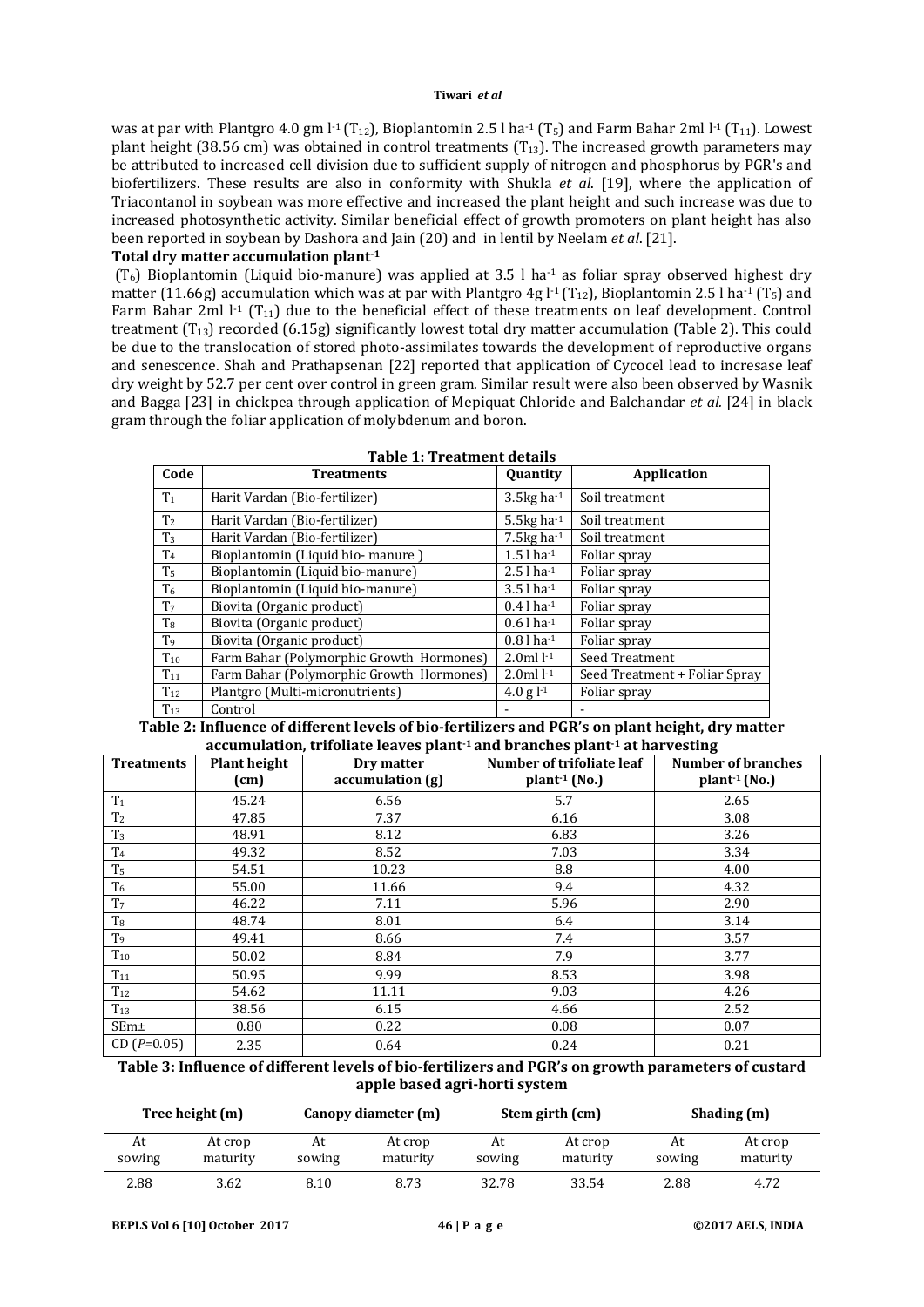



**Figure 1: Influence of different levels of bio-fertilizers and PGR's on protein content of mung bean under custard apple based agri-horti system**

# **Number of trifoliate leaf plant-1**

In general, leaf is considered as an important functional unit of plant which is factory of photosynthesis and ultimately contributes to the enhancement of yield. The number of leaves were maximum at 40 DAS and declined later due to shedding. In general, the application of various treatments increased the number of leaves over the control. Bioplantomin 3.5 l ha<sup>-1</sup> ( $T_6$ ) as foliar spray was found to be more effective (9.4) among all the treatments, while lowest number of trifoliate leaf per plant (4.66) obtained with control treatments  $(T_{13})$  (Table 2). The increase in leaves number due to the application of organic components influences stimulatory effects on cell division and enlargement, protein and nucleic acid synthesis in potato (25). Similarly, penetration of roots to deeper depths, resulting more absorption of water and nutrients influences the leaf number is the function of biofertilizers and PGR's. Finding of Prakash et al*.* (26) suggested that the application of Chamatkar at 120 ppm increased the number of leaves in black gram. Similar result was also been observed in mulberry by Manian *et al*. [27] through the application of Triacontanol.

# **Number of Branch plant-1**

The application of various treatments increased the number of branches significantly and the increase was more pronounced at higher concentration of the treatments. Bioplantomin 3.5 l ha<sup>-1</sup> ( $T_6$ ) recorded higher number of branches per plant  $(4.32)$  at all the stages and it was found at par with Plantgro 4g  $l<sup>-1</sup>$  $(T_{12})$  against minimum (2.52) in control (Table 2).). The increase in the number of branches could be due to the suppression of apical dominance as a result of increase in the auxin activity due to the application of growth retardants, thereby diverting the polar transport of auxin towards the basal buds leading to increased branching. Similarly, Mandal *et al.* [28], Ray [29] and Dhaka and Anamika [30] reported that application of Cycocel, Mepiquat Chloride (DPC), phosphatic fertilizers and micronutrients increased the number of branches in green gram, moth bean and broad bean respectively.

# **Influence of different levels of bio-fertilizers and PGR's on protein content of mung bean under custard apple based agri-horti system**

# **Protein content**

The influence to protein content in plant is result of stimulation of bio-chemical interaction of biofertilizers and PGR's with plant biological activity. The protein content was showed significant differences between treatments. Maximum protein content (25.70%) was recorded with Bioplantomin  $(T<sub>6</sub>)$  which was significantly superior over remaining treatments and in control it was found lowest (18.97%) (figure 1). Enhancement in seed protein content in mungbean due the application of biofertilizers and PGR's which is in accordance with the results of present finding. In the present investigation it may be ascribed to increased nitrogen uptake of leaves due to the application of treatments. Because biofertilizers and PGR's supports phytohormones production which stimulate nutrients absorption as well as photosynthesis process as a result of this protein content increases [31]. Actually the enhanced leaf nitrogen uptake might have increased amino acid synthesis and thereby could have improved the seed protein content via their translocation to seeds. A significant effect of inorganic P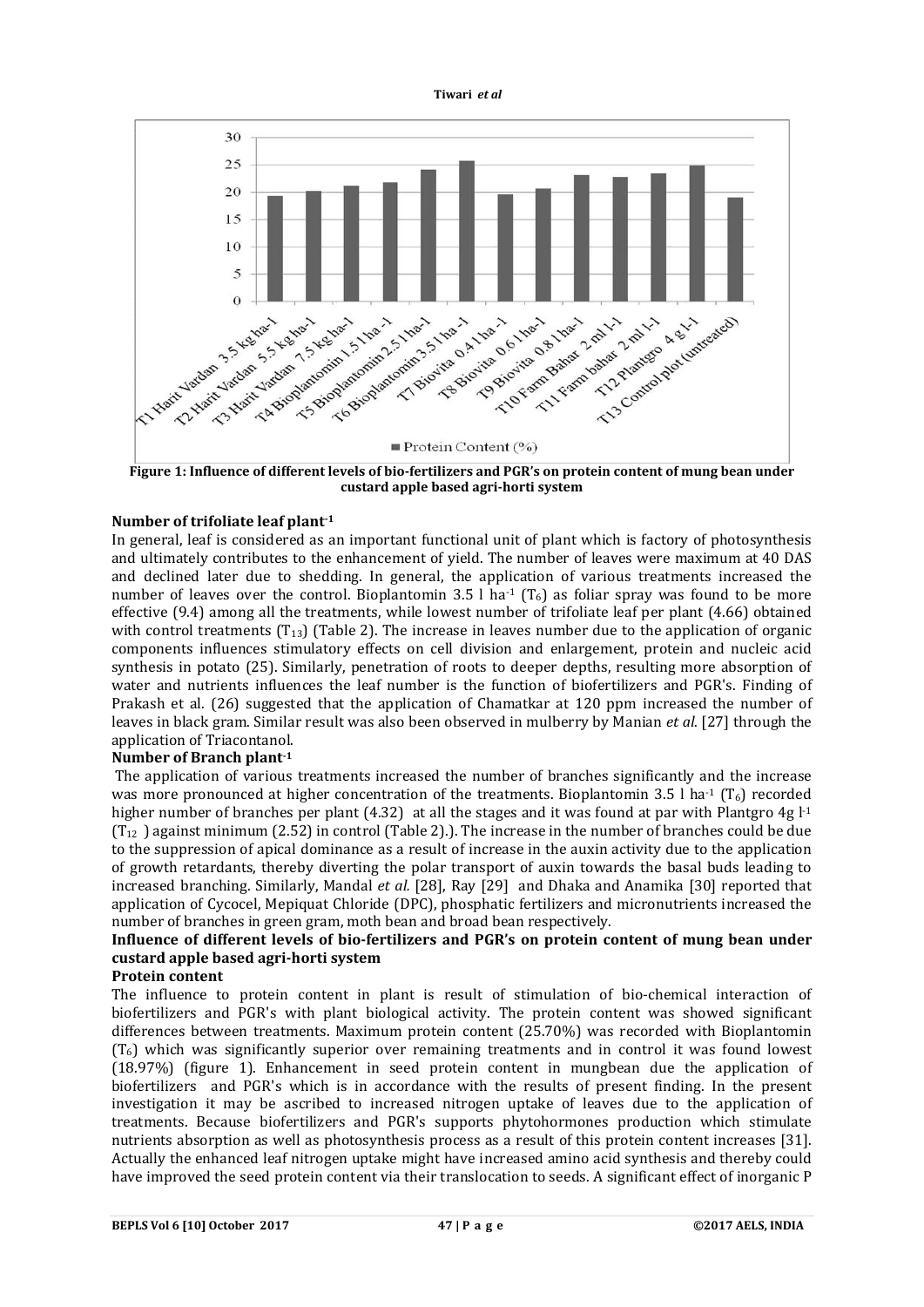#### **Tiwari** *et al*

fertilizers and N and P biofertilizers application on seeds/grains protein content has been reported by various workers in different crops, viz. Aslam *et al.* [32] in chick pea, Naeem *et al.* [33] in cassiatora, Singh *et al.* [34] in mungbean and Selvakumar *et al*. [35] in black gram. Similar result were also been obtained by Sritharan *et al.* [36] and Ghai *et al.* [37].

# **Growth parameters on custard apple**

Statistically non significant differences observed in the mentioned growth parameters of custard apple might be due to shorter growth phase of mungbean which could not realized the noticeable changes in the limited observation period (Table3).

## **CONCLUSION**

Among the various treatments applied in the experiment, the Bioplantomin 3.5 l ha<sup>-1</sup>( $T_6$ ) recorded the highest growth attribute and protein content which showed comparable results with Plantgro 4g  $l^1(T_{12})$ , Bioplantomin 2.5 l ha<sup>-1</sup> (T<sub>5</sub>) and the control (T<sub>13</sub>) showed the lowest performance. Based on above results, it may be concluded that Bioplantomin  $3.5 \,$  l ha<sup>-1</sup> should be applied through foliar spray to obtained maximum growth attribute and protein content in mung bean under custard-apple based agrihorticulture system.

## **ACKNOWLEDGEMENTS**

The author sincerely acknowledges the Department of Agronomy, Banaras Hindu University for providing field and laboratory facilities during M.Sc. research. Thanks are also due to Director and Professor for providing support and encourage during the course of this investigation.

## **REFERENCES**

- 1. Dhewa, J. S., Singh, Y., Sulochana, Bajia, R. (2015). Effect of phosphorus levels and psb on growth indices and yield of green gram (*vigna radiata* (l.) Wilczek) Under custard apple (*Annona squamosa*) based on agri-horti-system. *The Biosc.,* 10: 1317-1320**.**
- 2. Singh, H., Chandra, S., Jolly, R. S. (1987). Effect of growth regulator in relation to time of sowing and yield of soybean cultivars. *Ann. Bio.,* 3: 36-43
- 3. Gill, A.S. & Bisaria, A.K. (1995). Agrihorticultural system for forage production, (In) New Vistas in Forage Production.
- 4. Gill, A.S. & Gangwar, K.S. (1992). Investigation on the integration of fodder and food crops as intercrops with fruit trees, *Agric. Sci. Digest*., 12: 15-16
- 5. Ali, M. & Gupta, S. (2012). Carrying capacity of Indian agriculture: pulse crops. *Cur. Sci.,* 102: 874-881
- 6. Raza, M.H., Sadozai, G.U., Baloch, M.S., Khan, E.A., Din, I., Wasim, K. (2012). Effect of irrigation levels on growth and yield of mungbean. *Pak. J. Nutr.,* 11: 876-879
- 7. Patil, B.L., Hegde, V.S., Saliath, P.M. (2003). Studies on genetic divergence over stress and non-stress environment in mungbean. *Indian J. Gent. Plant Breed*., 63: 77-76.
- 8. Ramakrishna, A., Gowda, C.L.L., Johansen, C. (2000). Management factors affecting legumes production in the Indo-Gangetic Plain. In: Legumes in Rice and Wheat Cropping Systems of the Indo-Gangetic Plain - constraints and opportunities. (*In:* Johansen, C. Duxbury, J.M. Virmani, S.M. Gowda, C.L.L. Eds.). ICRISAT, Patancheru, Andhra Pradesh, pp. 156-165.
- 9. Miah, M.A., Anwar, K., Begum, M.P., Juraimi, M.A. S., Islam, M.A. (2009). Influence of sowing date on growth and yield of summer mungbean varieties. *J. Agric. Soc. Sci.*, 5: 73-76.
- 10. Reddy, A.A. (2009). Pulses Production Technology: Status and Way Forward. *Eco. Polt. Week.,* 44: 73-80.
- 11. Anjum, M. S., Ahmed, Z. I., Rauf, C. A. (2006). Effect of rhizobium inoculation and nitrogen fertilizer on yield and yield components of mungbean. *Int. J. Agric. Biol*., 8: 238-240.
- 12. Afzal, M. A., Murshad, A. N. M. M., Bakar, M. A., Hamid A., Salahuddin, A. B. M. (2008). Mungbean Cultivation in Bangladesh, Pulse Research Station, Bangladesh Agriculture Research Institute, Gazipur, Bangladesh, pp. 25.
- 13. Rafiqul Hoque, A. T. M., Hossain, M. K., Mohiuddin, M., Hoque, M. M. (2004). Effect of inorganic fertilizers on the initial growth performance of *Anthocephalus chinensis* (Lam.) rich. *Ex. Walp*. seedlings in the nursery. *J. Appl. Sci*., 4: 477-485.
- 14. Singh, A. K. & Kumar, P. (2009). Nutrient management in rainfed dryland agro-ecosystem in the impending climate change scenario. *Agril. Situ. India*., 66: 265-270**.**
- 15. Singh, A. K., Meena, M.K., Bharati, R.C., Gade, R.M. (2013). Effect of sulphur and zinc management on yield, nutrient uptake, changes in soil fertility and economics in rice (*Oryza sativa*) –lentil (*Lens culinaris*) cropping system. *Indian J. Agril. Sci.,* 83: 344-348.
- 16. Asaduzzaman, M., Karim, F., Ullah, J., Hasanuzzaman, M. (2008). Response of mungbean (*Vigna radiata* L.) to nitrogen and irrigation Management. *Am. Eurasian J. Sci. Res*., 3: 40-43.
- 17. Jackson, M.L. (1962). Soil Chemical Analysis. Prentice Hall of India Private Limited, New Delhi. p. 498.
- 18. Hiller, A., Plazin, J., Vanslyke, D.D. (1948). A study of conditions of Kjeldhal determination of nitrogen in proteins. *J. Bio. Chem*., 176: 1401-1420.
- 19. Shukla, K.C., Singh, O.P., Samaiya, R.K. (1997). Effect of foliar spray of plant growth regulator and nutrient complex on productivity of soyabean var. IS 79-81. *Crop Res.,* 13: 213-215.